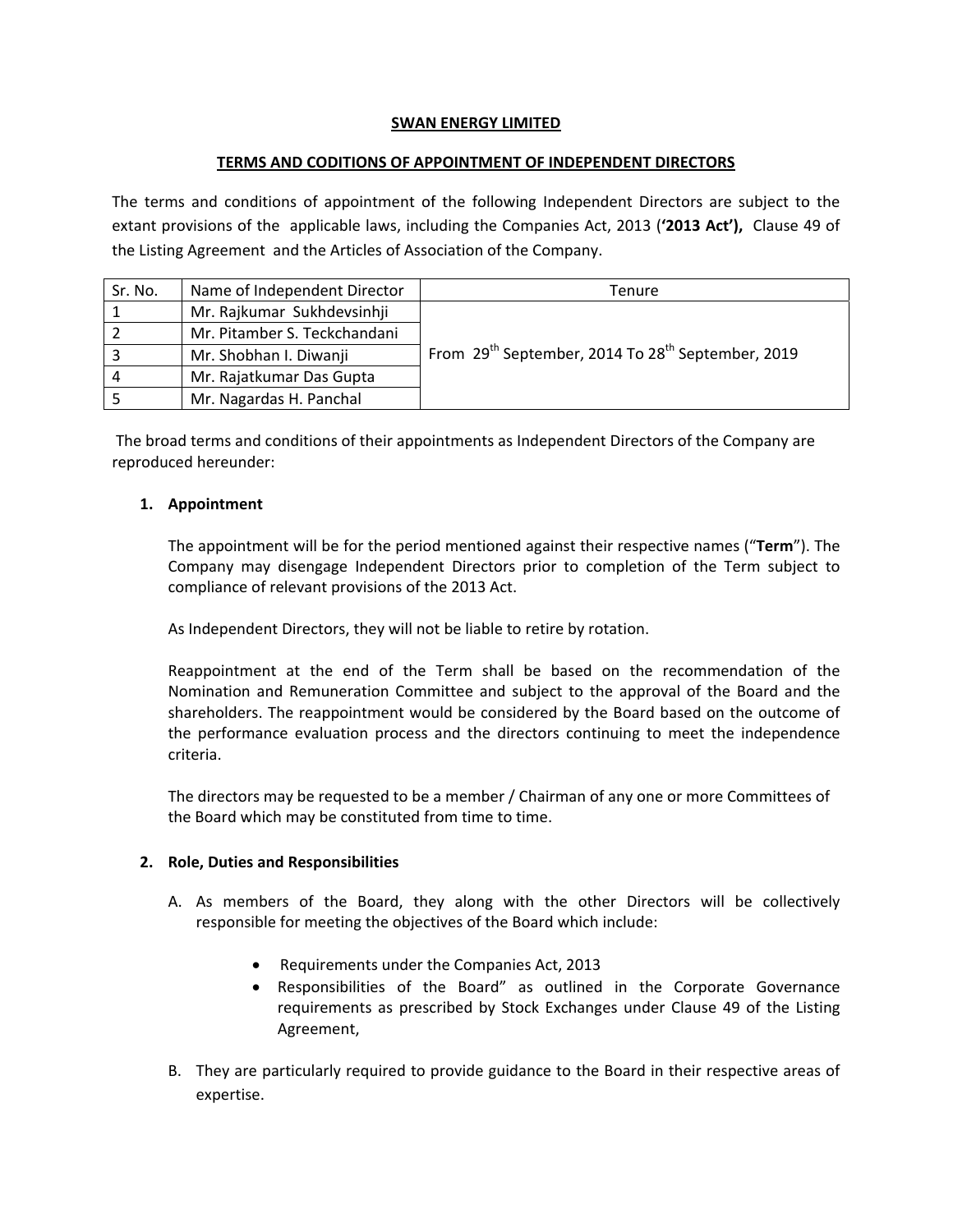- C. They agree to devote such time as is prudent and necessary for the proper performance of their role, duties and responsibilities as an Independent Director.
- D. The shall abide by the "Code for Independent Directors" as outlined in Schedule IV of the Companies Act, 2013 ("the Act"), and duties of directors as provided under the Act, the Listing Agreement, relevant SEBI Regulations, any other applicable Law and the Articles of Association of the Company.
- E. Unless specifically authorised by the Company, they shall not disclose company and business information to constituencies such as the media, the financial community, employees, shareholders, agents, franchisees, dealers, distributors and importers.

Their obligation of confidentiality shall survive cessation of their respective directorships with the Company.

- F. They are expected not to engage in any activity which might impede the application of their independent judgment in the best interest of the Company.
- G. They shall be accountable under Directors' Responsibility Statement which forms part of the Board's Report to the shareholders.
- H. They shall inform the Company of any change in address or contact details or personal details.

### **3. Remuneration and Insurance**

- (a) Independent Directors may be paid sitting fees for attending meetings of the Board and the committees of which they are members, as may be determined by the Board.
- (b) Independent Directors shall be reimbursed actual expenditures incurred while performing their role as an Independent Director.
- (c) Independent Directors may be covered under the Directors' and Officers' liability Insurance policy, as may be determined by the Board.

### **4. Disclosures, Code of Conduct and Ethics**

- (a) During their Term they agree to promptly provide Declaration and Disclosure of their concern / interest, as required under Section 149(7) and 184(1) of the Act respectively upon any change in circumstances which may affect their status as an Independent Director.
- (b) Independent Directors are required to furnish Annual affirmation with regard to compliance of the Code of Conduct, as adopted by the Board.